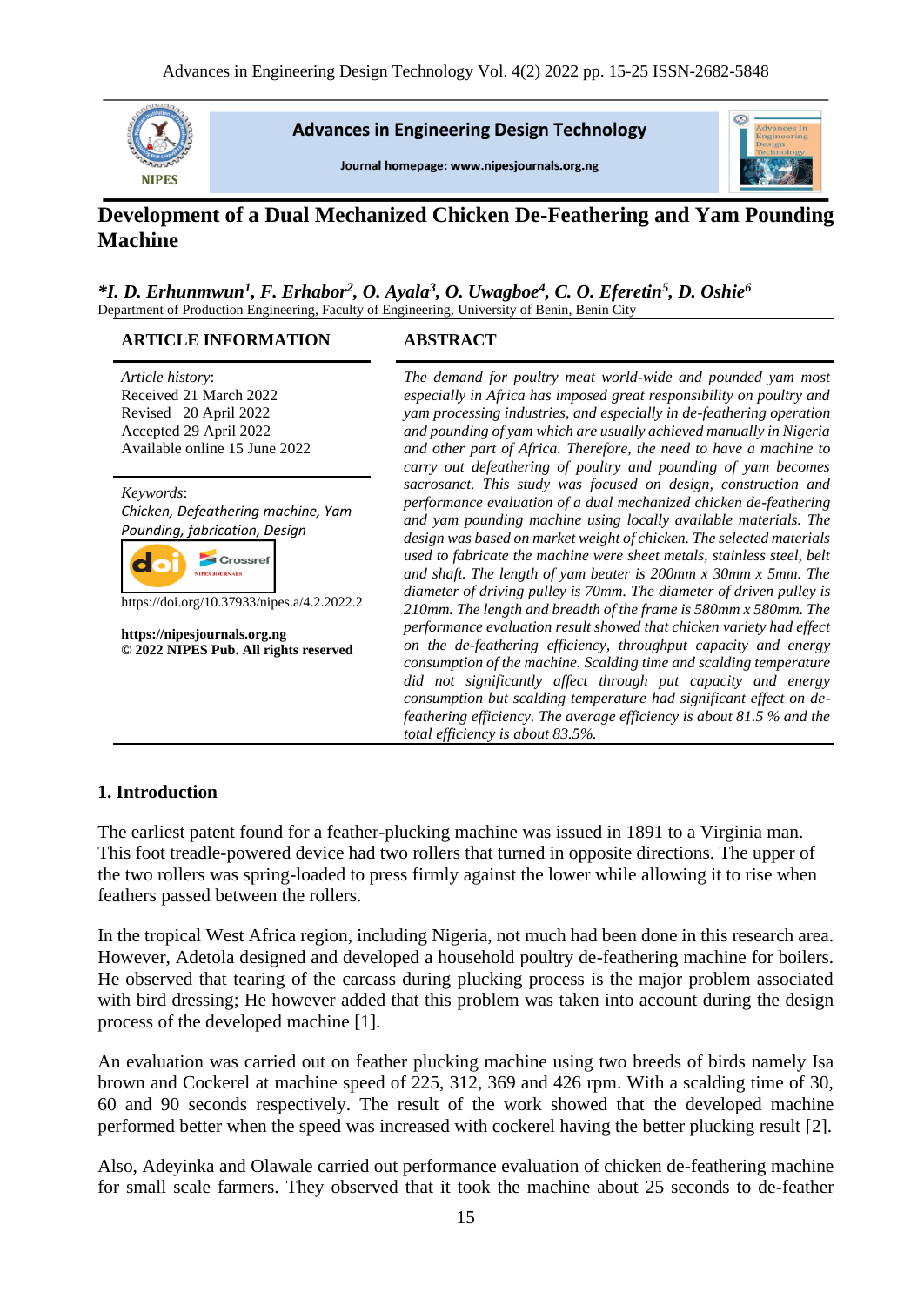poultry birds with a machine speed of 300 rpm. However, they failed to indicate the specie, type and age of birds that were evaluated [3].

In a related development, Adetola considered birds raised in South Western Nigeria with a view to establishing the optimal scalding temperatures of both the exotic and local breeds. The result of their finding showed that for local breeds, the scalding temperature of  $800C - 850C$  is adequate, while those of the exotic breed falls between 650C to 700C [1].

Again, Ugwu and his crew carried out optimization and performance evaluation of a developed feather plucking machine. He showed that at 400 rpm the machine was able to pluck completely at an average time of 22.8 seconds. He added that the speed of the machine and the species of poultry birds affects the efficiency of the machines [4].

In South-Western Nigeria, [5] designed and developed a bird de – feathering machine capable of de – feathering 360 mature birds in an hour, irrespective of the type of bird involved. He added that the machine recorded about 96 percent when tested with under controlled condition.

Nguyen [6] investigated the optimal operational parameters for a chicken slaughtering system in Vietnam. He recommended an optimal scalding temperature of about 67 degree Celsius and an optimum scalding time of 80 seconds (Ashiedu, F. I. et al, 2018).

In 1975, Herbert and Kenwood mixing machines were introduced into the market for use. This however, gave rise to the conception and development of the yam pounding machine. The Herbert and Kenwood mixers were not originally designed for yam but gradually faded away due to its inefficiency in operation such as longer time in meshing operation and overheating of the machine which had to be stopped intermittently for cooling and the non-homogeneity in bond formation after meshing.

Among the researchers that have worked on Yam Pounders [7-10] Ayodeji and Abioye, (2011); Olaoye and Oyewole, (2012); just to mention few names.

At present there exists different makes of yam pounding machine. One type cooks and pounds while another pounds only. The problem associated with them is that they are expensive to operate and acquire.

Odior and Orsarh [7] designed a pounding machine that beats using the process of cutting to pieces as well as crushing and turning to produce the natural taste. The shortcoming of the machine was that the shaft was made from mild steel; mild steel is not friendly to health when consumed, the persistent usage of the machine through the rotation of the shaft will lead to wear of the mild steel which will allow the fallen fillings mix with the yam in process, this when consumed overtime leads to build up of material inside the body and at the end results to cancer. Also there was no air vent and the heat produced by the electric motor has no exit vane, so it had to be stop intermittently like by the early generation pounding machine.

After a period of two years, Osueke in 2010 improved on the design made by Odior by incorporating a steaming chamber inside the pounding machine. Some of the setbacks in the machine was overheating problem continued, high cost of production and manufacturing, high cost of Purchase, only a particular species of yam was known to pound well with this machine that is the water yam and the bulky nature of the machine.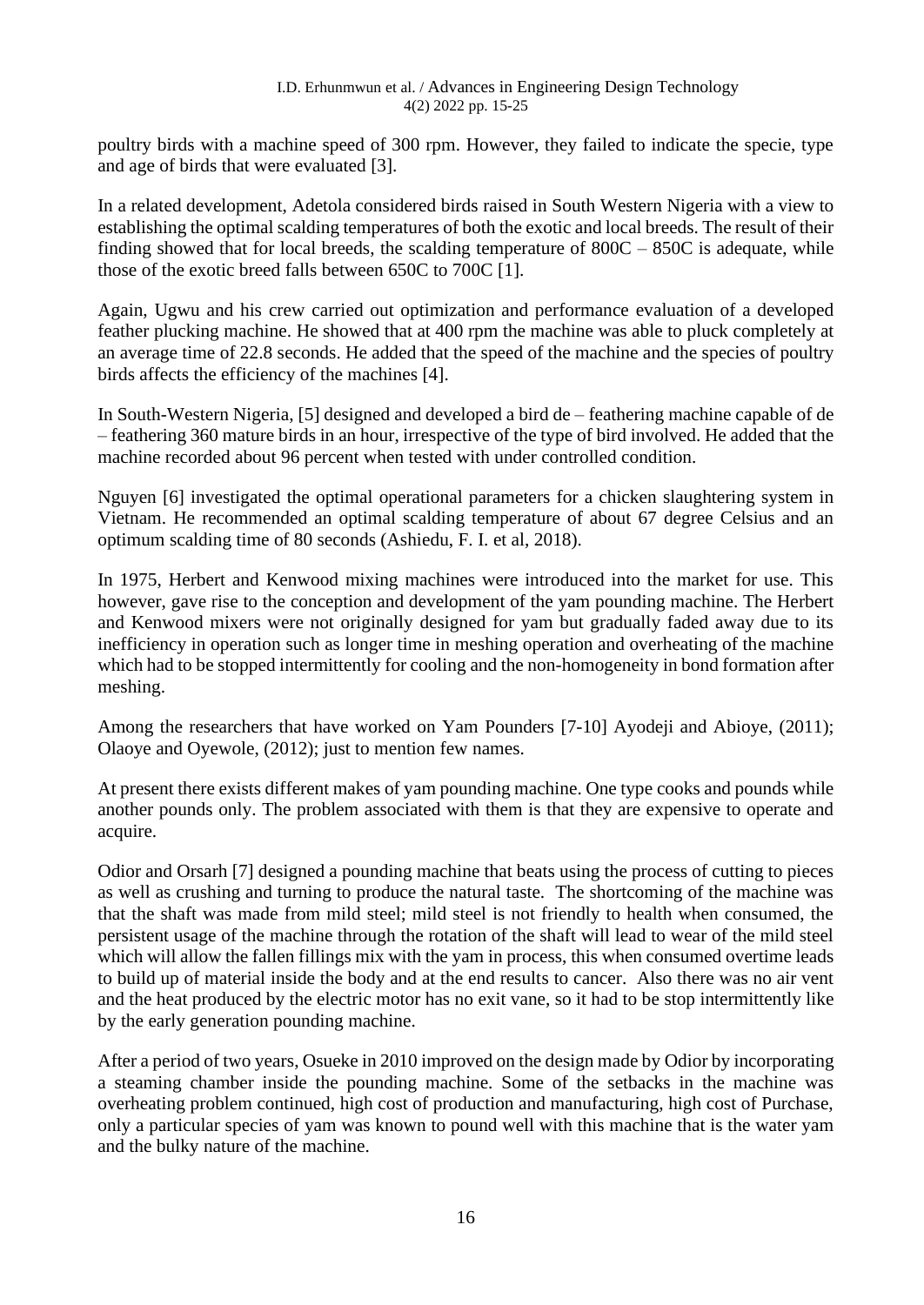Against this background, this work seeks to design and fabricate a yam pounding machine component for small scale processors. To evaluate the performance of the machine component, select materials which are relatively cheap and whose service area is applicable to the design. With this, the overall cost of the machine is reduced.

The aim of this project is to develop a dual mechanized household poultry de-feathering machine and a household yam pounding machine that will perform efficiently, effectively, give a good appearance and quality to birds being de-feathered and yam's been pounded.

# **2. Materials and Method**

The design was targeted towards achieving the following: producing good and quality dual component machine for defeathered chicken and pounder yam with high probable efficiency, availability of raw materials and cost of the machine.

Selection of materials depends on many features such as the intensity and type of stress to which the components are subjected to, whether it is flexible or rigid or it is to experience high temperature or corrosive action and how it leads itself to processes of manufacture, i.e. forging, machine etc. Therefore, the designer selection will be influenced the following factors: strength, weight, appearance, manufacture, cost of production.

# **2.1. Machine fabrication**

The fabrication sequence of the machine is as follows: fabrication of both the stainless steel Plucker basin and Yam Basin, Construction of frame, Erection of bearings/sheave on shaft, installation of electric motor, fixing of Rubber finger Pluckers in the defeathering basin, fixing the beater the yam basin, finishing and painting.

The frame of the machine is of over-all dimension 580 X 580 X 580mm for both the plucking component and the pounding component. The frame was being constructed in such a way that it would provide support for the electric motor, shaft, pulley, belt, and bearings. The electric motor of capacity **1.5kW, 1440rpm** by capacity was installed to provide adequate setting. A sheave of **70mm** nominal diameter was fixed on the shaft of the motor which would transmit power to the shaft through the belt. The motor was being attached to the frame by using Hex head bolt and nut. The shaft of diameter **20mm** and length **595mm** was erected vertically at the centre of the main frame supported by two bearings and brazed at the top and bottom of the frame. Attached to the shaft is a driven sheave of diameter **210mm** which reduces the actual speed of the electric motor because it is greater than the sheave of the motor.

The plucker basin is cylindrically shaped which has both top diameter and bottom diameter of 508mm, and a height of 450mm. The basin was developed from Stainless Steel. The top and the bottom of the basin are concentric with the rubber plucker plate. Holes of diameter 23mm was drilled on the plate which was used to hold the rubber Pluckers. Also, holes of diameter 23mm were being drilled on galvanized steel plate of diameter 320mm, thickness 1.4mm.

As well, the pounding basin is a cylinder which has a top and bottom diameter of 280mm, and a height of 184mm alongside a steel thickness of 10mm. The basin was developed from Stainless Steel. The top and the bottom of the basin are concentric with the beater as the like the defeathering basin. A hole of diameter 25mm was drilled through the bottom of the basin for the entry of the shaft. The beater was of length 190mm and width 20mm.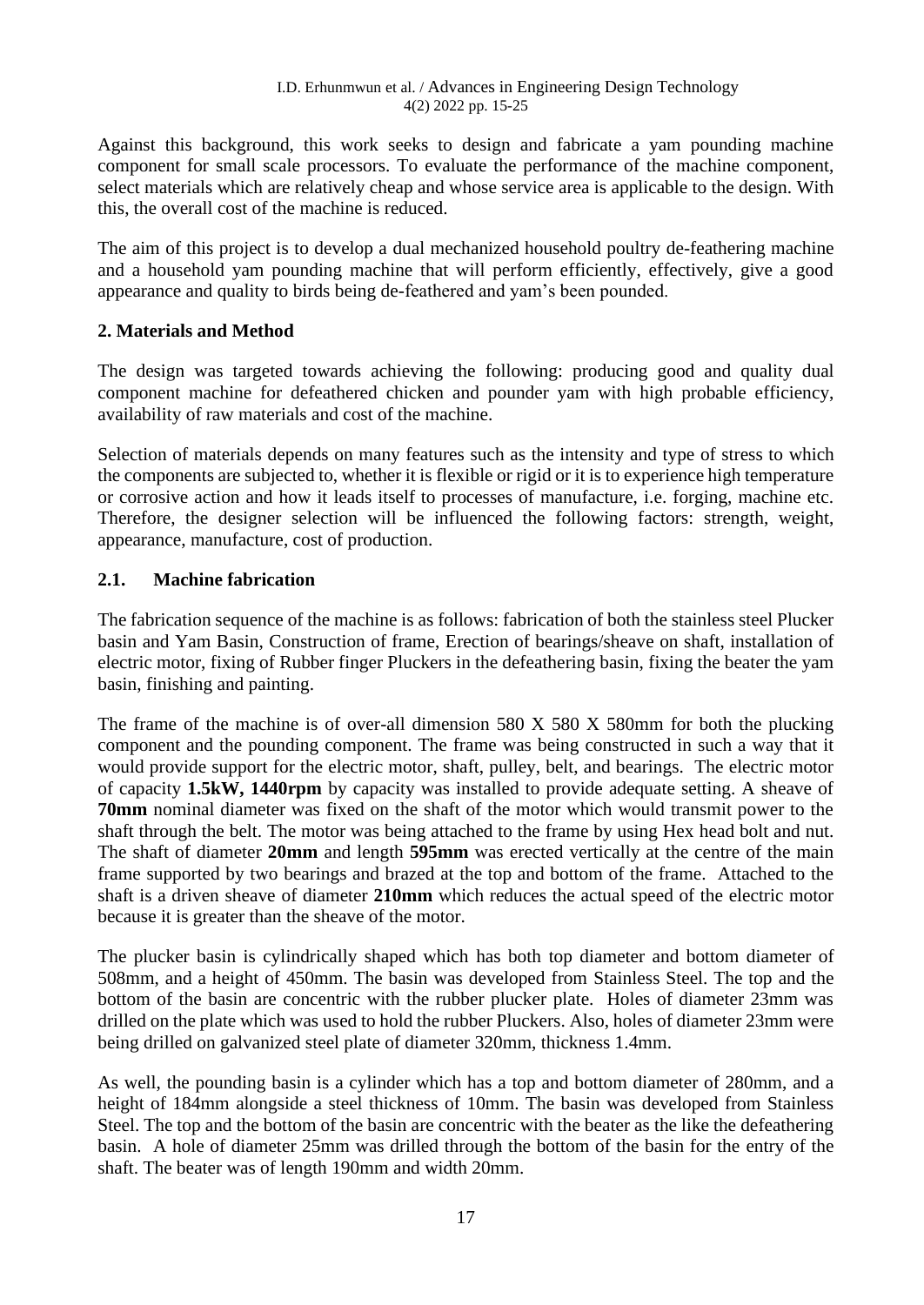#### I.D. Erhunmwun et al. / Advances in Engineering Design Technology 4(2) 2022 pp. 15-25



Fig. 1: Showing the de-feathering and pounding machine with parts

# **2.2. Principle of Operation of the Machine**

When working on the defeathering component, Scalded birds are conveyed manually without delay to the de-feathering basin. The machine consists of an electric motor transmitting torque to the sheave by a belt. Torque is transmitted to shaft supported by two bearing assembly. The shaft drives the plucker plate rotating against a stationary basin consisting protruding rubber pluckers as well as the plucker plate. Rubber pluckers get a grip on the feathers as the plate is rotating against the basin, thus removing the feathers from the birds. The feathers are ejected from the basin through an opening at the bottom of the plucker basin.

When working on the pounding component, boiled yam piece are conveyed manually without delay to the pounding basin. The machine consists of an electric motor transmitting torque to the sheave by a belt. Torque is transmitted to shaft supported by two bearing assembly. The shaft drives the beater rotating against a stationary basin. The Yam Beater get a grip on the yam piece as it rotate against the basin, thus pounding the yam piece.

# **2.3. Design Calculations**

Certain calculations were made on certain parameters so as to make correct choices in selecting them. Design calculations were carried out on the following: Sheave (Pulley), Belt, Shaft, Yam Beater, and Plucker Basin.

# **2.3.1. Sheave System:**

The sheave system comprises of two sheaves. The bigger, being the driven, is mounted on the shaft and the smaller sheave, the driver, is mounted on the electric motor. Since the diameter of the sheave on the motor is smaller, then there is reduction in speed (rpm) on transmission to the larger sheave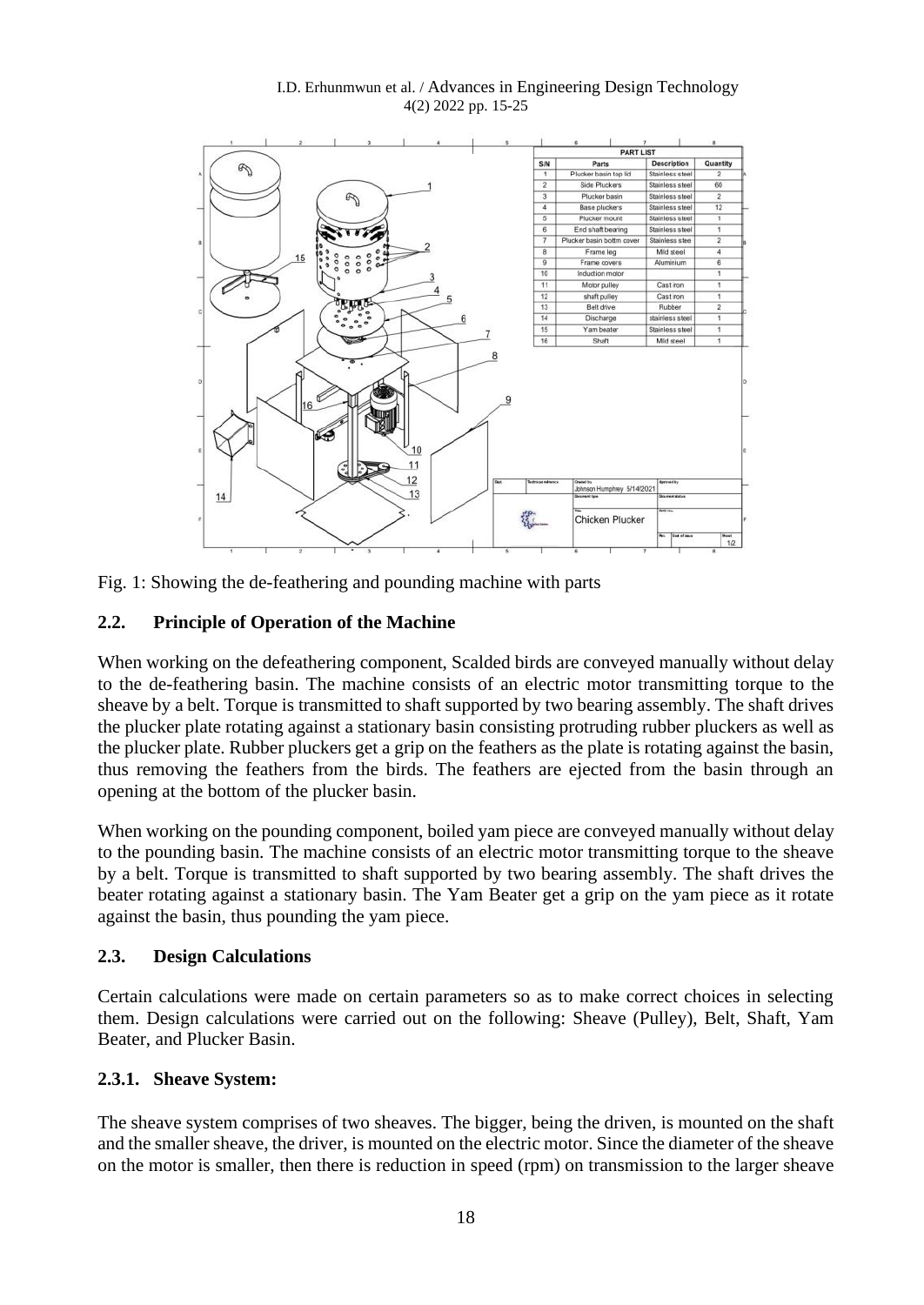attached to the shaft. The speed of the motor is 1440 rpm. In order to calculate the speed that would be transmitted to the shaft, the following analyses were been carried out:

The analytical equations were gotten from Khurmi R.S, and Gupta J. K, [12]

### $N_1D_1 = N_2D_2$  (1)

Where:  $N_1$  = Speed of the motor, 1440 rpm;  $D_1$  = Diameter of the motor sheave, 70 mm; N<sub>2</sub> = Speed of the shaft/shaft sheave;  $D_2$ = Diameter of the shaft sheave, 210 mm;  $N_2$ = 100,800/210 = 480rpm.

Therefore, the speed that the motor will transmit to the shaft/shaft sheave through the belt is 480 rpm

### **2.3.2. Belt Design and Selection:**

A belt and pulley system was used to transmit the power and torque from electric motor section to both the plucking chamber and the yam pounding section.

 $b = 12$ mm, t = 8mm, w/l = 1.06; $D_1$  = diameter of driving pulley, 70mm;  $D_2$  = Diameter of driven pulley, 210mm;  $P_{belt} = 1250 \text{kg/m}^3$ ,  $P = 746$  Watts; Rotational Speed of driver pulley,  $N_1 = 1440$ rpm;  $S_s = 3.0 \text{MPa}$ ,  $\mu = 0.25$ ; Groove angle of pulley =  $30^\circ = 2\beta$ 

Length of belt, 
$$
L = \frac{\pi (D_1 + D_2)}{2} + 2C + \left(\frac{(D_1 + D_2)^2}{4C}\right)
$$
 (2)

But  $C =$  Unknown

$$
C = max\left(\frac{3D_1}{2} + \frac{D_2}{2}\right)
$$
  
= max $\left(\frac{3 \times 70}{2} + \frac{210}{2}\right)$  = 210mm. (3)

We use a centre distance of 250mm.

$$
L = \frac{\pi (70 + 210)}{2} + 2 \times 250 + \left(\frac{(70 + 210)^2}{4 \times 250}\right) = 1018mm
$$

A standard belt is then chosen as the nearest match is 1026 mm which is type **A43 belt.**

Tension on tight side of belt  $T_1$ :

$$
T_1 = btS_s \tag{4}
$$

 $T_1 = 0.012 \times 0.008 \times 3.0 \times 10^6 = 288$ N.

### **Angle of Wrap:**

**θ<sup>1</sup> = 180 - 2α,**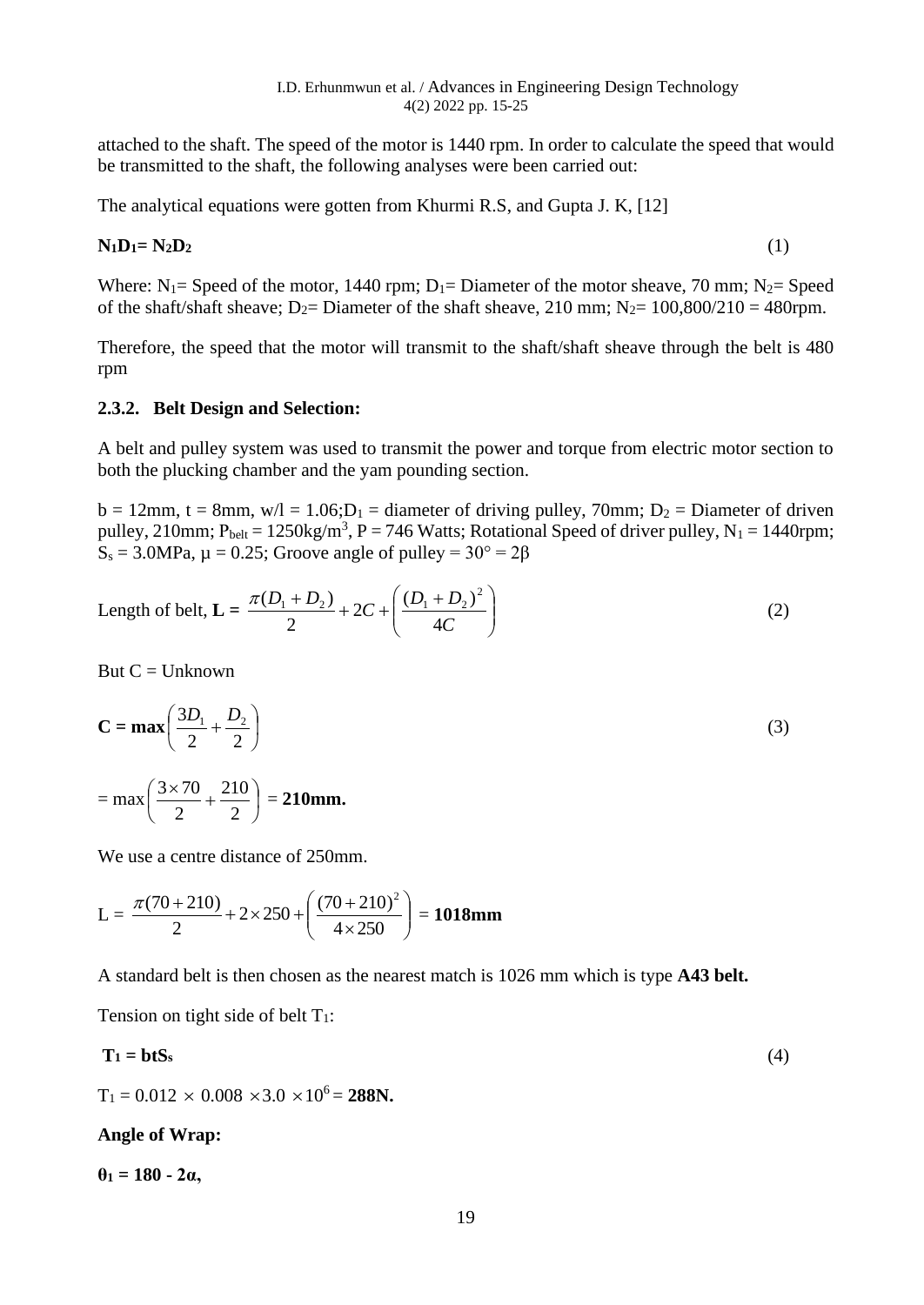$$
\sin \alpha = \left[ \frac{d_2 - d_1}{2C} \right] \tag{6}
$$

**θ<sup>2</sup> = 180 + 2α** (5)

 $\alpha$  = Sin-1(0.28) 16.260°

 $\theta_1 = 180 - 2(16.260) = 147.48$ ° and

 $\theta_2 = 180 + 2(16.260) = 212.52$ °.

Tension on slack Side of belt T<sub>2</sub>:

To evaluate the tension on the slack side, we use the relationship:

$$
2.3\log\left(\frac{T_1}{T_2}\right) = \mu\theta_1 \csc\beta
$$
\n
$$
2.3\log\left(\frac{T_1}{T_1}\right) = 0.25 \times 147.4 \times \frac{\pi}{180} \csc(15)
$$
\n(7)

$$
T_2=23.94N
$$

 $\setminus$ 

$$
T_1 = 288N, T_2 = 23.94N.
$$

J

2

*T*

Power transmitted through the belt:

$$
\mathbf{P} = (\mathbf{T}_1 - \mathbf{T}_2) \mathbf{V} = (\mathbf{T}_1 - \mathbf{T}_2) \frac{\pi DN}{60}
$$
 (8)

$$
= (288 - 23.94) \frac{\pi \times 1440 \times 70}{60} = 1392.969
$$
Watts.

#### **2.3.3. Bearing Design and Selection**

The single row deep groove ball bearing was chosen because of its high load carrying capacity and suitability for high running speed. Considering the diameter of the shaft which is 25mm, a bearing of bore 25mm was then used for this calculation. The specific static load rating or capacity Co.

$$
Co = \frac{1}{5} \times ko \times i \times z \cos \alpha Dw^2
$$
 (9)

Where:  $C_0$  = Specific Static Load rating or Capacity = 10kN;  $K_0$  = Factor depending on the type of bearing. = 12.3;  $D_w =$  Diameter of the ball;  $\alpha$  = Nominal angle of contact = 0; i = Number of rows of ball in any one bearing = 1;  $z =$  Number of balls per row in the groove = 6

$$
Ko = \frac{Qm\alpha x}{Dw^2}
$$
 (10)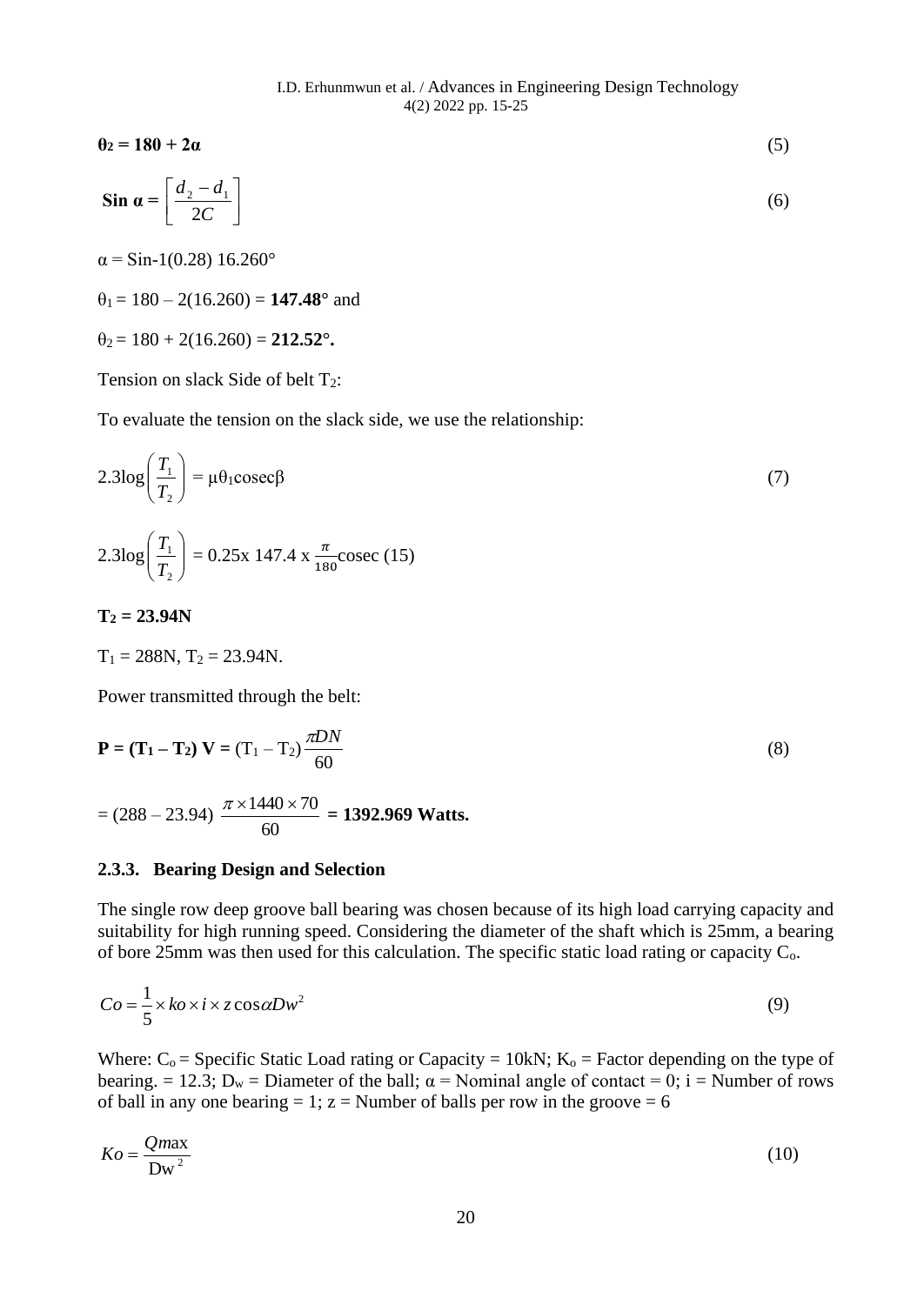Qmax = Maximum bearing load.

And the above data (Budynas et al, 2008) the ball diameter can be calculated

$$
Dw = \sqrt{\left(\frac{Co \times 5}{K o \times i \times z \cos \alpha}\right)} = \sqrt{\left(\frac{10 \times 10^3 \times 5}{12.3 \times 1 \times 6 \cos \alpha}\right)} = 26.02896 \text{mm}
$$
 (11)

Then the maximum bearing load  $Q_{\text{max}}$  becomes:

$$
Q_{max} = K_o \times D_w^2 = 12.3 \times 677.5067751 = 8333.333N
$$

A bearing of 6206, which is of an inner diameter of 25mm and outer diameter of 55mm, then was chosen. The bearing number interpreted as 200 means a light bearing of bore that is inner diameter of  $0.05 \times 5 = 25$  mm. Also, in the selection of this bearing, the radial load of which the bearing can carry was put into consideration. However, for the ball lubrication, grease is used at low and medium speed when the temperature is not over 20<sup>o</sup>C while oil is used at higher speed. Hence, for this design, grease is regarded as the most satisfactory lubricant.

### **2.3.4. Turning Effect**

The Turning Effect is stated below according to Habart and Kenwood, 2007

Torque Computation:

$$
\mathbf{F} = \mathbf{T} \times \mathbf{D} \tag{12}
$$

Where  $T = T$ orque,  $F = F$ orce,  $D = D$ istance from centre of pivot

Torque from weight of beater with yam weight inclusive

 $T = 3.391 \times (0.04 + 0.0125) = 0.177975Nm$ 

Torque from force acting on the surface of the beater

 $T = 40.4008 \times (0.04 + 0.0125) = 2.121$ Nm

Torque of RHS of beater = 0.177975 + 2.121 = **2.299Nm**

Total Torque of beater  $= 2 \times 2.299 = 4.598$  Nm.

### **2.3.5. Power Requirement**

The Power required is obtained as stated below according to Odior A.O, et al, 2012

This is given as:

$$
Power(P) = \frac{2\pi NT}{60}
$$
 (13)

Where  $N =$  speed of revolution and  $T =$  Torque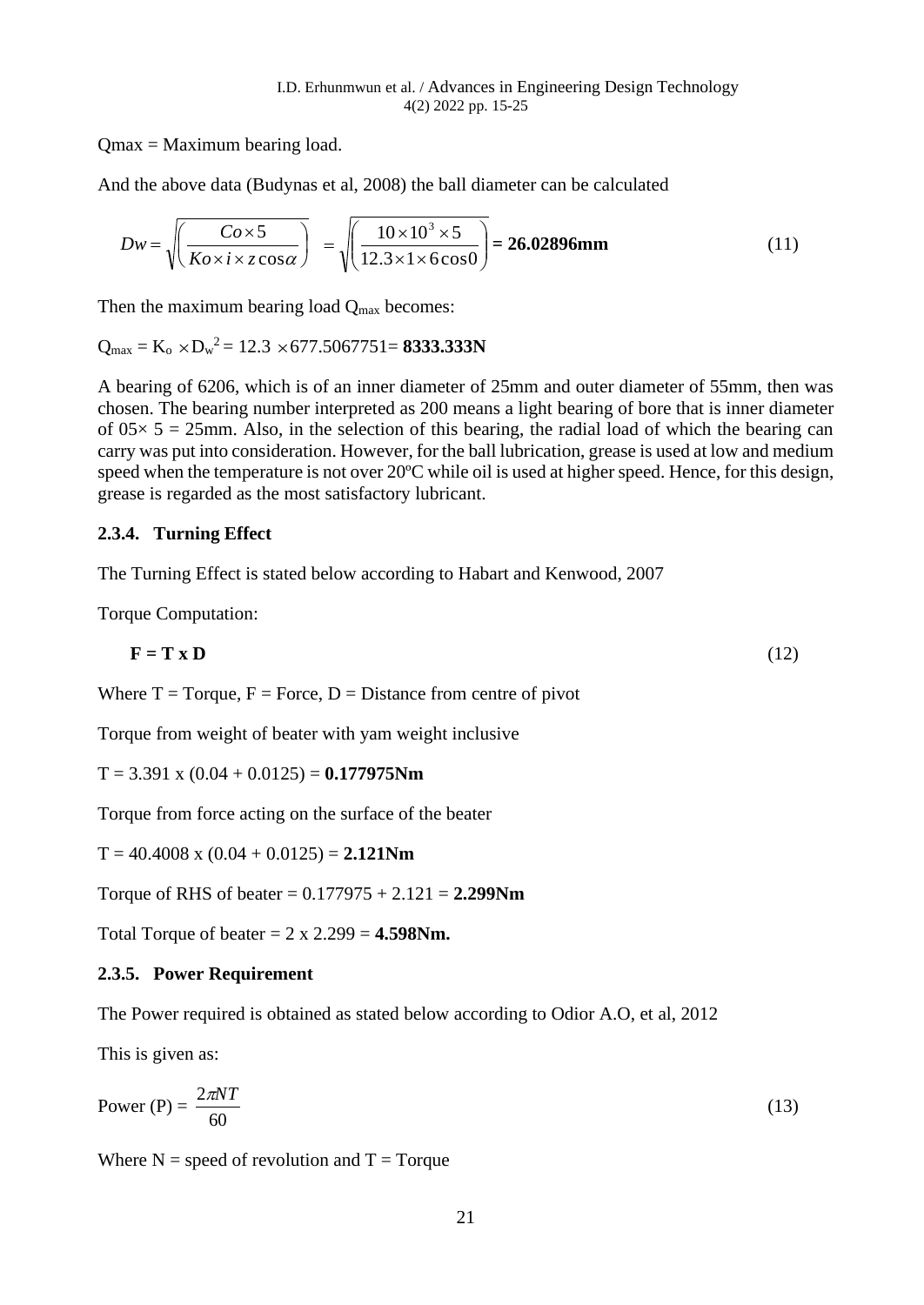Using a speed reduction factor of 1:31;  $N = 1440/3 = 480$  rpm.

$$
P = \frac{2 \times \pi \times 480 \times 4.598}{60} = 231.121
$$
Watts.

Hence considering the factor of safety 1.5, the minimum power requirement for the design;  $=231.121 \times 1.5=346.681$  Therefore, based on the above calculations an electric motor of 1 hp with speed 1440 rpm, phase 3 and voltage of 440 V was chosen.

# **2.3.6. Analysis of the Shaft Design**

The structure screwed shaft can be designed for strength, rigidity and stiffness as considered for most shaft members. If these are to be considered as necessitated in our work, one or all of the followings has to be put into consideration:

- a. If the shaft is subjected to a twisting moment or torque only.
- b. If it is subjected to bending moment only.
- c. If it is subjected to fluctuating loads.
- d. If it is subjected to combined twisting and bending moments.
- e. If it is subjected to axial loads in addition to combined torsion and bending loads.

In designing shaft on the basis of strength, shaft subjected to axial loads in addition to combine torsion and bending loads was taken into consideration (Khurmi R.S et al, 2006). Consideration was given to the axial load (F) which comprises the plate that was being attached to the shaft, likewise the weight of the chicken to be de-feathered.

Since mild steel is used for the shaft, maximum shear stress theory is used for the design of shaft diameter and it is stated below according to J. K. Gupter, 2008;

$$
D^3 = \frac{16}{\pi S_s} \sqrt{(K_b M_b)^2 + (K_t M_t)^2}
$$
 (14)

Where;  $K_b$  = combined shock and fatigue factor applied to bending moment;  $K_t$  = combined shock and fatigue factor applied to torsional moment;  $M_b$  = Bending moment (Nm);  $M_t$  = Torsional moment (Nm);  $S_s =$  Allowable shear stress

# **3. Results and Discussion**

# **3.1. For the Chicken Plucking Chamber**

After the fabrication and construction of the machine chamber, various tests were done, and results taken for running time. For a successful de-feathering, the bird must be scalded in the right temperature to avoid damage to the skin of the birds during de-feathering.

| Test No  | Initial weight (kg) | Final weight (kg) | Weight of feather removed (kg) | Time (sec) |
|----------|---------------------|-------------------|--------------------------------|------------|
| . .      | .60                 | .47               |                                | -45        |
| <u>.</u> | .60                 | .49               | 0.13                           | 40         |
| J.       | 1.56                | .40               | 0.16                           | 30         |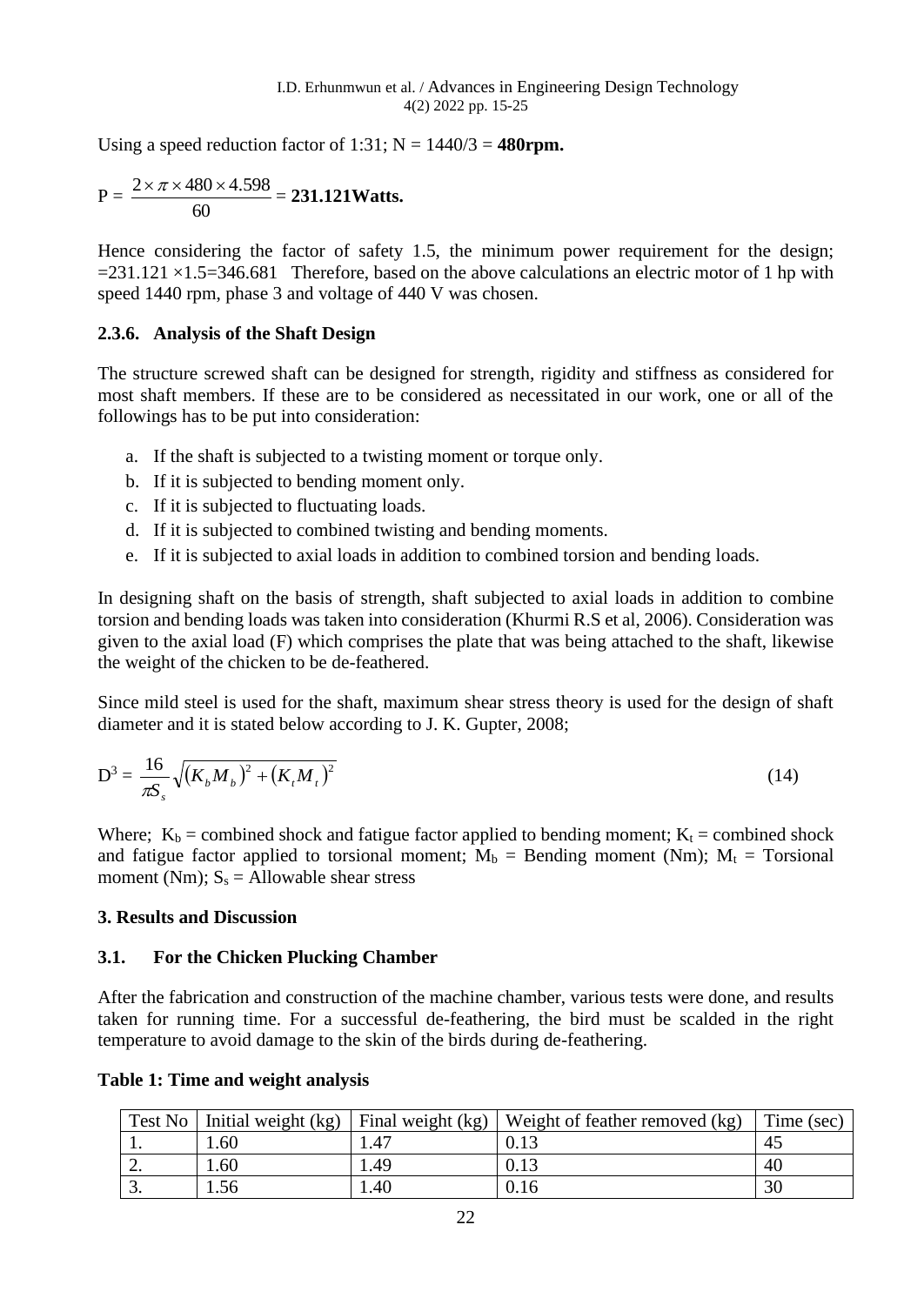#### I.D. Erhunmwun et al. / Advances in Engineering Design Technology 4(2) 2022 pp. 15-25

From Table 1 the average feather removal time was estimated as 38.3 Seconds. This value indicated that the removal rate for this design is approximately 94birds/h. However, this value absolutely depends on the operator's judgment or satisfaction since the birds are rotating at high speed, and it therefore becomes difficult to adequately observe when all feathers have been removed. The type of bird also affects the removal rate as this value applies to chicken. From (B. Bhandari, 1994) study, manually feather removal rate was estimated at 12birds/h. This therefore highlights the advantage of this design as an average output rate of 94birds/h was achieved. The machine was designed to accommodate one birds per process. From physical observation, with low scalding temperatures it becomes difficult to completely remove the feathers hence higher motor speed is required to reduce scalding time. Similarly, for higher scalding temperatures, there is a risk of the skin being cooked. This in turn makes feather removal difficult as the feather appeared to cut out parchment of skin tissue from the chicken. The optimum temperature required to achieve acceptable results however depends on the type of bird being processes. For the locally breed chicken, substantial plucking force difference was noticed between  $75^{\circ}$ C and  $80^{\circ}$ C while for temperatures greater than  $80^{\circ}$ C, the required plucking force remained fairly constant. For Exotic birds, the optimum recorded temperature ranged between  $65^{\circ}$ C to  $75^{\circ}$ C. After testing, improvements were made to the current design. First, rotating parts were adjusted for the reduction of noise and vibrations in parts such as the belts. To achieve this, dampers were installed on the motor, alignment of shaft was done, and the bearings were all replaced.

# **3.1.1. Efficiency of the chicken Plucking Chamber**

| S/N      | Initial Mass m <sub>i</sub> | Final Mass $m_f$ | Efficiency |
|----------|-----------------------------|------------------|------------|
| . .      | 0.270                       | 0.231            | 85.56      |
| <u>.</u> | 0.300                       | 0.260            | 86.67      |
| ◡.       | 0.260                       | 0.230            | 87.79      |

| Table 2: Determination of the Efficiency of the Chicken Plucking Chamber |  |
|--------------------------------------------------------------------------|--|
|--------------------------------------------------------------------------|--|

Average Efficiency =  $(85.56 + 86.67 + 87.79)/3 = 86.67\%$ .

Different values of efficiency for the three trials made are significantly high. However, the last trial is exceptionally higher than each of the other two trials all because of one or two adjustments in the construction noted during the first two trials. The machine will continue to produce in replicate at higher efficiency consistently.

# **3.2. For the Yam Pounding Chamber**

The constructed yam pounding machine was tested by pounding two different types of cooked yams with the machine. Yam of weight 2kg was used and cut into small sizes.

Each yam specimen was washed, peeled, cut into small slices and cooked for a period of about 45 minutes. The cooked yam slices were then packed into the bowl or pounding chamber of the machine. The machine was then operated to pound the cooked yam slices for a stipulated time which was not the same for the different yam specimens. Test for hardness was conducted on each specimen to know if it was necessary to add water to the pounded yam, in order to achieve a desired texture. The text results are presented in Table 3.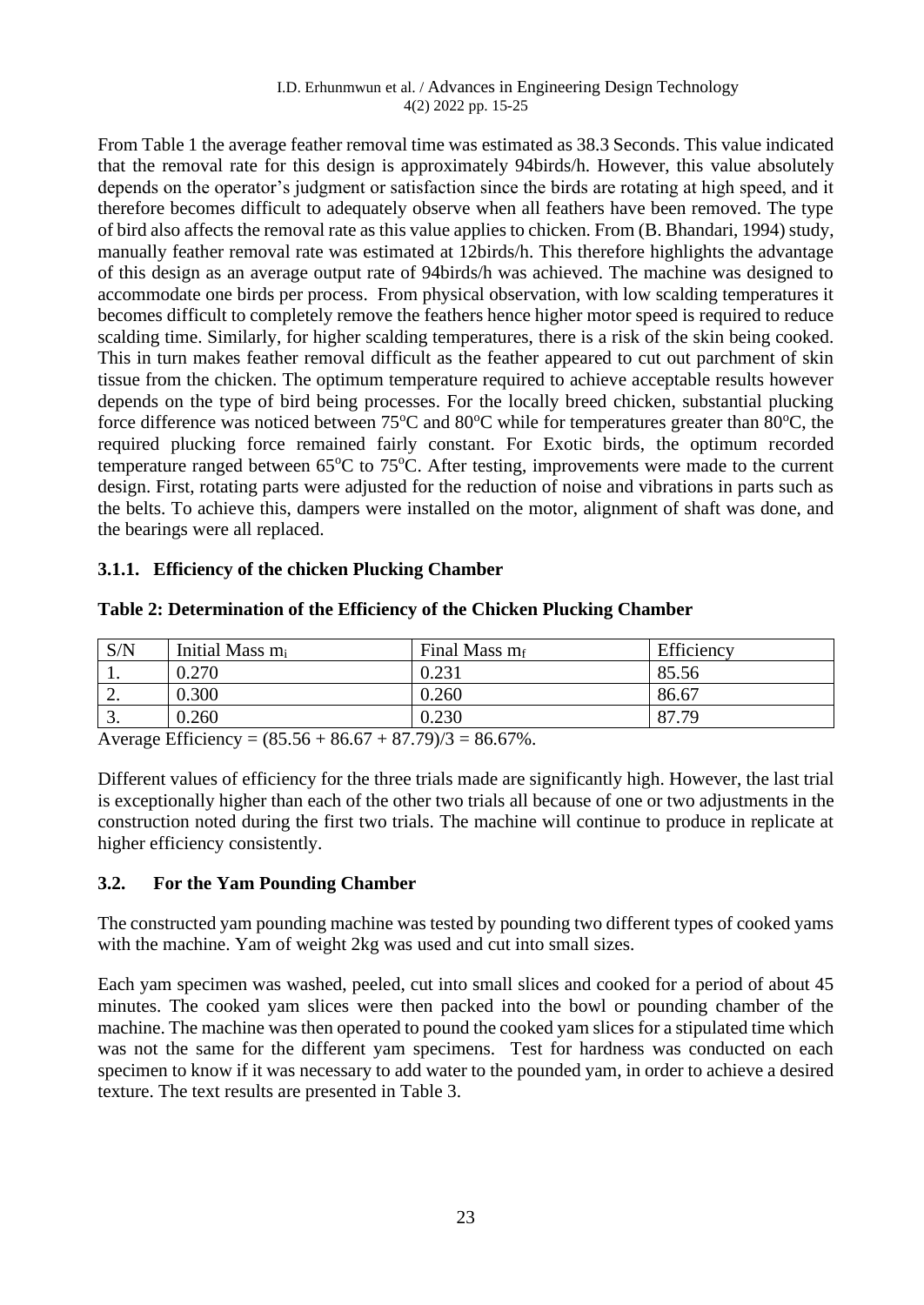|          | Yam       | Pounding   |            | Test For Hardness   Total pounding time | <b>Ouality</b>  |
|----------|-----------|------------|------------|-----------------------------------------|-----------------|
| S/N      | Specimen  | Time (Min) | Time (Min) | (min)                                   |                 |
| . .      | White yam |            |            |                                         | Starchy         |
| <u>.</u> | Water yam |            |            |                                         | Semi – starchy. |

**Table 3: Test results on different yam specimens**

\*Test for hardness: manually stopping the machine and feeling the pounded yam texture with hands.

It was however observed that while the water yam took a period of 2minutes for pounding and 1 minute for hardness testing, the white yam took a period of 3minutes for pounding and 1 minute for hardness testing. It was also observed that the fabricated machine chamber also eliminates the tedious and laborious indigenous process of preparing pounded yam.

### **3.2.1. Efficiency of the Yam pounding Component**

The optimum pounding efficiency of the machine was observed to be 94.90% at the feed rate of 2 kg of cooked yam and pounding time of 1.7 minutes respectively. (Adebayo AA et al, 2014) reported threshing efficiency of 93% at feed rate of 1.8kg/min using electric motor as power for the pounding machine. This higher value of 94.90% can be attributed to high horse power of the prime mover driving the beaters in the pounding chamber.

**Table 4: Determination of the Efficiency of the Yam Pounding Component** 

| S/N     | Initial Mass m <sub>i</sub> | Final mass $m_f$ | <b>Efficiency</b> |
|---------|-----------------------------|------------------|-------------------|
| $\cdot$ | 0.204                       | 0.150            | 7252<br>3.JJ      |
| ٠.      | 0.255                       | .222<br>0.444    | 87.06             |

Average Efficiency =  $(73.53 + 87.06)/2 = 80.30\%$ 

The total Efficiency of the machine becomes the mean of the average efficiency of plucking chamber and average efficiency of pounding chamber

Total Efficiency = (86.67 + 80.30)/2 **= 83.485%**

### **4. Conclusion and Recommendation**

A dual mechanized chicken plucking and yam pounding machine with an efficiency of about 83.5 % has been conceived, designed and manufactured, to replace the crude method of manually removing birds' feather and pounding yam under the most unhygienic conditions. It is our view that the major users of this machine will find it easy and convenient since it requires no special training for the intended users. This undoubtedly will boost production, increase profit margin and ultimately increase productivity most especially now that the Federal Government of Nigeria is more interested in commercial agricultural practices than ever.

For the plucking part, the machine was able to achieve a clean de-feathering of a single bird at a time and within average of three minutes per bird. Temperature monitoring and control is very importance in scalding operation as it possess some safety challenges and a determinant for quality of scalded bird. Temperature of water for the de-feathering obtained for the chickens shows that scalding free of damage on the skin is economically achieved at lower temperature for exotic breed compared to local chicken of the same weight hence a reduce processing time and risk. Cost of